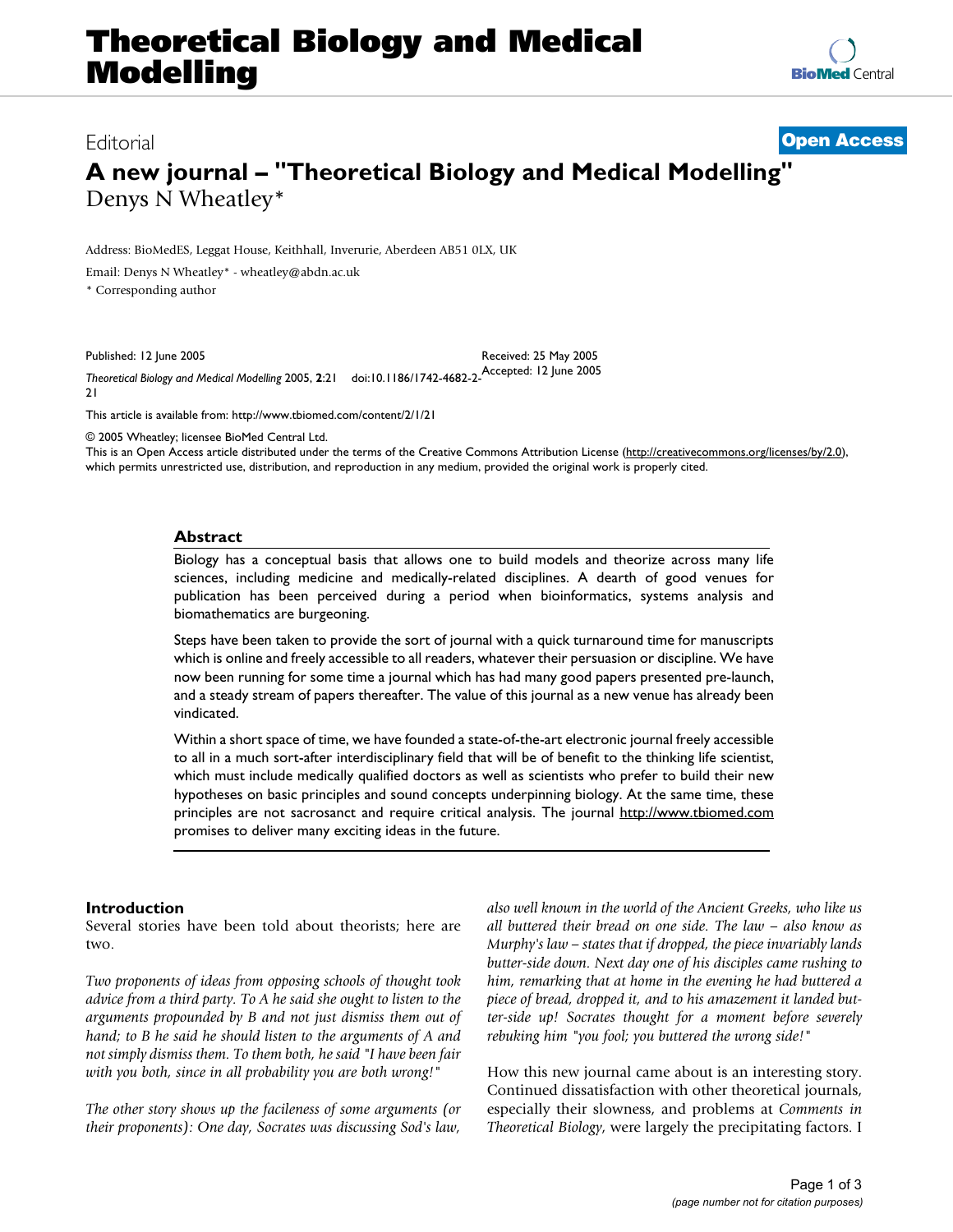also had colleagues at the Torino Politechnico supporting me in the need for a vehicle to publish cancer modelling problems as part of developing a European network of excellence. This was reinforced by an editorial in *Nature* [1] starkly pointing out the lack of a reasonable focus for informatics on cancer and the need for a modeling forum, at least in Europe, to help oncologists, but equally many other scientists and doctors. Dr David Eagleman [2] made a similar highly relevant point about theoretical science. I suggested that the network of excellence we were striving for in our European Consortium ought to have a web presence, so why not have an online journal? That is why I started one. Having undertaken primarily the role of founding editor, my job was to get the journal up and running, and provide the editorial facilities. We have the assured services of Dr Agutter and Ms Angela Panther as managing editor and editorial officer, respectively, overseeing the smooth running of the journal on a daily basis.

Paul and I have published many papers in the field of theoretical biology and medicine, which are disseminated over a wide range of journals that do not allow interested parties to keep many of them easily in focus. Our experience in producing scientific papers as well as writing them comes from a knowledge of e-publications, having one of the first specialist (for which now read "independent") journals to be published by BioMed Central (BMC)3 online, *viz. Cancer Cell International* **[http://www.can](http://www.cancerci.com) [cerci.com](http://www.cancerci.com)**

# **The nature of the journal**

Speculation within limits, theorizing, and philosophizing are part and parcel of biology and medicine, which are in turn part of life. Having established certain facts or observations, we can employ deductive or inductive reasoning depending on the number of such pieces of information – as Bacon suggested – to reach certain tenuous conclusions. From this position, we create hypotheses, the very best being those that can be tested, not the unapproachable ones that will remain for ever. Biology has a broad coverage, while medicine in contrast has a much narrower focus, because its concepts must be the very same ones as biology in general is built. These in turn have many of their groundings in chemical and particularly physical laws, but not all. The law of mass action cannot be applied under the conditions of synthesis of a new molecule of DNA. In addition to theorizing in medicine, we can also build models that have clinical relevance to help us understand such problems as the spread of diseases throughout the body.

The opening up of bioinformatics, the proliferation of databases on genes, proteins, metabolites and so on, have created a climate in which many scientists can puddle to their heart's content to make significant and meaningful

correlations. New ideas spring from some of these, just as old ideas can find evidence suddenly becoming available that was needed years ago to support them. Interdisciplinary work is now highly fashionable; and mathematical biology needs to become a force *within* biology, not a peripheral, elitist activity. And so on; I rest my case.

The new journal on the web will consider high quality, peer-reviewed theoretical papers. It will also seek to provide new ideas that may be quite off the main-stream of biomedicine; after all, today's "crazy" notion has a not so infrequently had the habit of becoming tomorrow's received wisdom. My two colleagues, who are also Editors-in-Chief are Pier Paolo Delsanto in Turin and Hans-Peter Meinzer in Heidelberg. The editorial board includes many people well known to those who already publish in theoretical journals.

The advantages of using the web, if not already self-evident, will become clear to you all once you appreciate what a wonderfully interactive tool it affords. Debates on papers can be posted along with referees' criticisms, if they so choose. Commentaries can be put up online, much as already done in BioMed Central's *Journal of Biology.* But we also want theoretical work that is topical. Often editors see no need to move theoretical papers quickly through the publication process. Indeed, the only ones that get held up even longer are papers dealing with the history of biology, many of which often take years to complete the acceptance and publication processes, my last one taking very close to two years.

Many issues arise on which we are forced through incomplete knowledge to hypothesize about causes, such as the spread of SARS. When SARS arose, ideas needed to be discussed as critically as possible, and an online journal has almost a similar capacity to handle "copy" in the way that newspaper handles it, although there is a world of difference between the editorial role of "*Tbiomed*" (our shortened title and URL name) and one in a tabloid newspaper that is there to feed on drama, rumour and innuendo to sell their products rather than on sound facts and rational arguments. No one is selling anything in science, especially that which gets published and is accessible to everyone free of charge online. So a theoretical journal that is state- of-the-art emanating from BioMed Central offers exactly what the doctor ordered, PhD or MD. I hope you will make maximum use of it, and send papers that will stir the thoughts of others.

We accept that there is the old thorny problem of impact factors. My feeling is that no one scores heavily regarding grant proposals from publishing a paper with your latest and greatest hypothesis. The grant-awarding agencies provide funds for *testing* hypotheses, not formulating them.